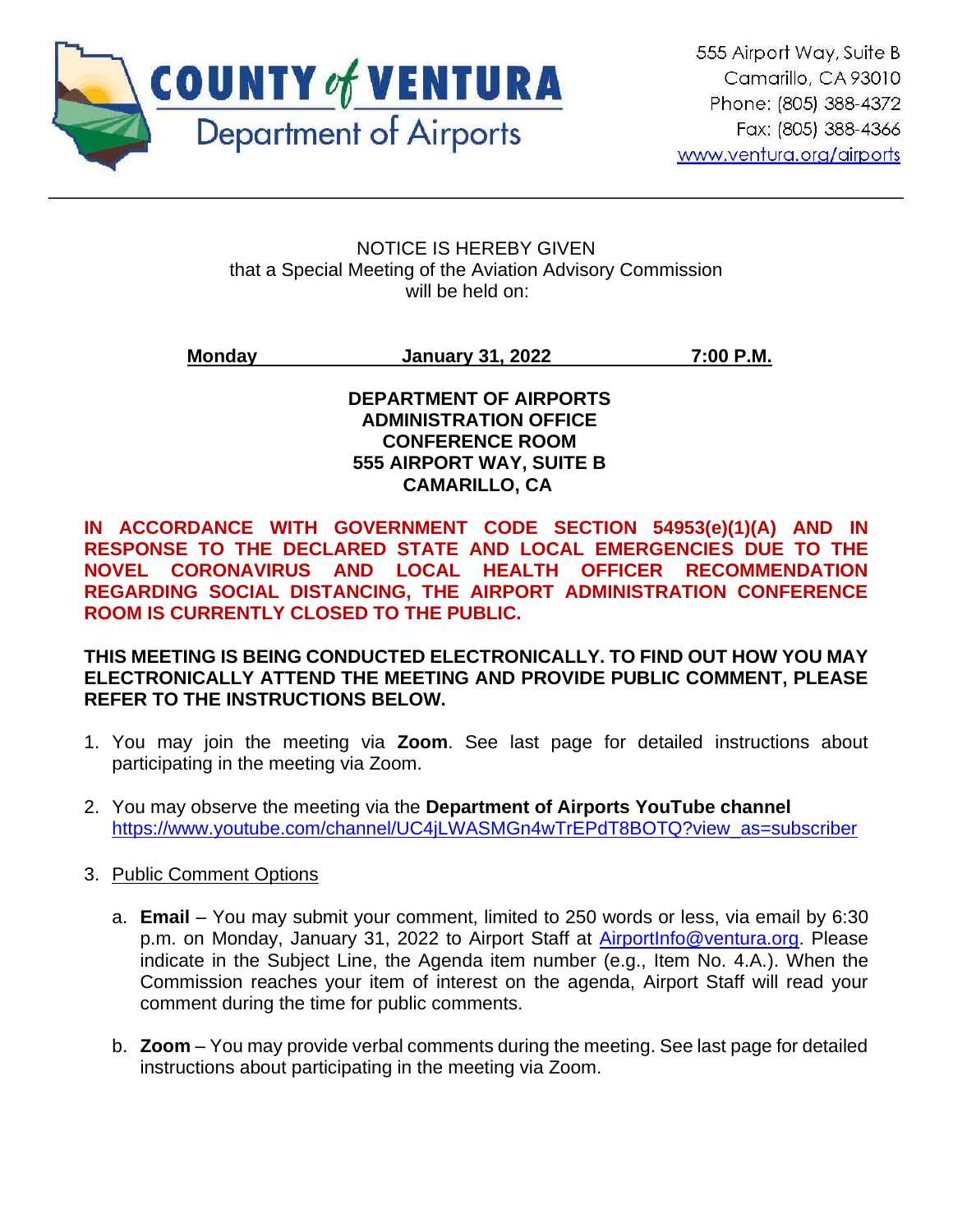### **AGENDA**

- **1. CALL to ORDER and PLEDGE of ALLEGIANCE**
- **2. ROLL CALL**
- **3. AGENDA REVIEW**
- **4. NEW BUSINESS**

#### **A. Subject: Adoption of Resolution #6 Authorizing Remote Teleconference Meetings of the Aviation Advisory Commission for a 30-Day Period**

#### **Recommendation:**

Adopt the attached Resolution #6 (Exhibit 1) authorizing remote teleconference meetings of the Aviation Advisory Commission for a 30-day period pursuant to Government Code Section 54953, Subdivision (e), of the Ralph M. Brown Act.

#### **5. ADJOURNMENT**

The next regular Commission meeting will be on Monday, February 7, 2022 at 7:00 p.m. Location to be determined.

IN COMPLIANCE WITH THE AMERICANS WITH DISABILITIES ACT, IF YOU NEED SPECIAL ASSISTANCE TO PARTICIPATE IN THIS MEETING, PLEASE CONTACT ANA CASTRO AT (805) 388-4211. NOTIFICATION 48 HOURS PRIOR TO THE MEETING WILL ENABLE THE DEPARTMENT OF AIRPORTS TO MAKE REASONABLE ARRANGEMENTS TO ENSURE ACCESSIBILITY TO THIS MEETING.